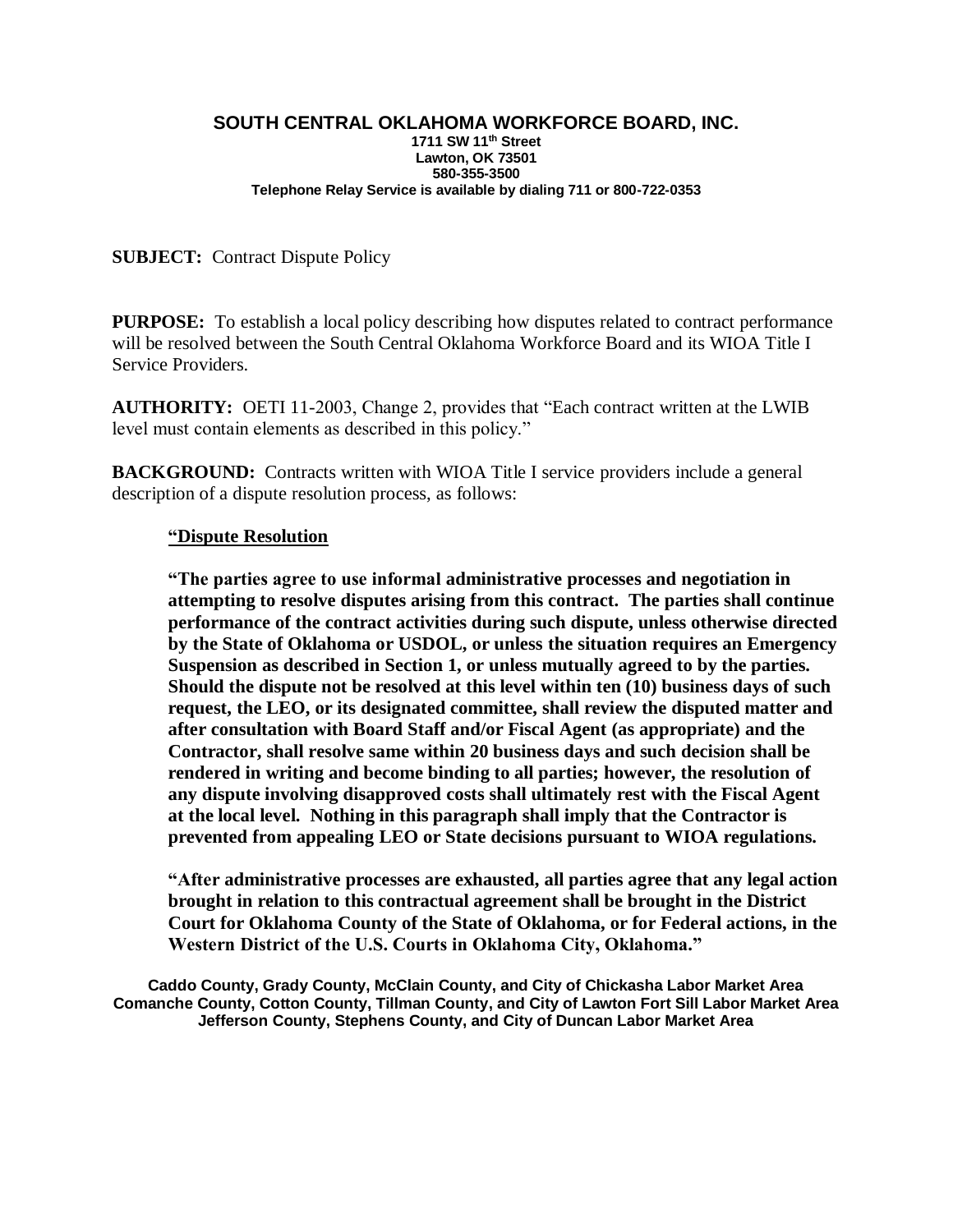This policy expands upon and provides a more precise description of the methods, procedures, and protocols that will be used by the SCOWB to resolve disputes related to contract performance.

**STATE REQUIREMENT:** In developing a policy/method for the resolution of disputes, the South Central Oklahoma Workforce Board must be mindful of the requirements of its State funding source. The Oklahoma Employment Security Commission addresses "Dispute Resolution" in Oklahoma Employment and Training Issuance #11-2003, Change 2, "State Procurement and Contract Policy," dated April 30, 2008. This issuance states:

"MINIMUM STANDARDS – Each contract written at the LWIB (Local Workforce Investment Board) level must contain elements as described in this policy…

"4. Boilerplate Terms and Conditions

"A. Contracts with vendors – The following terms and conditions are considered by the State to be the minimum to be included in any contract between a LWIB grant recipient and a vendor or service provider (over \$25,000 in services or goods)….

> "(6) Dispute Resolution – Must define a method for resolution of disputes related to contract performance

**IMPORTANT!** This document contains **important information** about your rights, responsibilities and/or benefits. It is critical that you understand the information in this document,and we will provide the information in your preferred language at no cost to you. **Call Lafonda Crowder (580) 357-3500** for assistance in the translation and understanding of the information in this document.

**¡IMPORTANTE!** Este documento contiene **información importante** sobre sus derechos, responsabilidades y/o beneficios. Es importante que usted entienda la información en este documento. Nosotros le podemos ofrecer la información en el idioma de su preferencia sin costo alguno para usted. **Llame al Lafonda Crowder (580) 357-3500** para pedir asistencia en traducir y entender la información en este documento.

### **Telephone Relay Service is available by dialing 711 or 800-722-0353**

# **POLICY:**

1. STEP ONE – Informal process (10 business days). The parties agree to use informal administrative processes and negotiation to resolve disputes. If the dispute can't be settled within 10 business days, then the LEO or its designated committee shall review the disputed matter.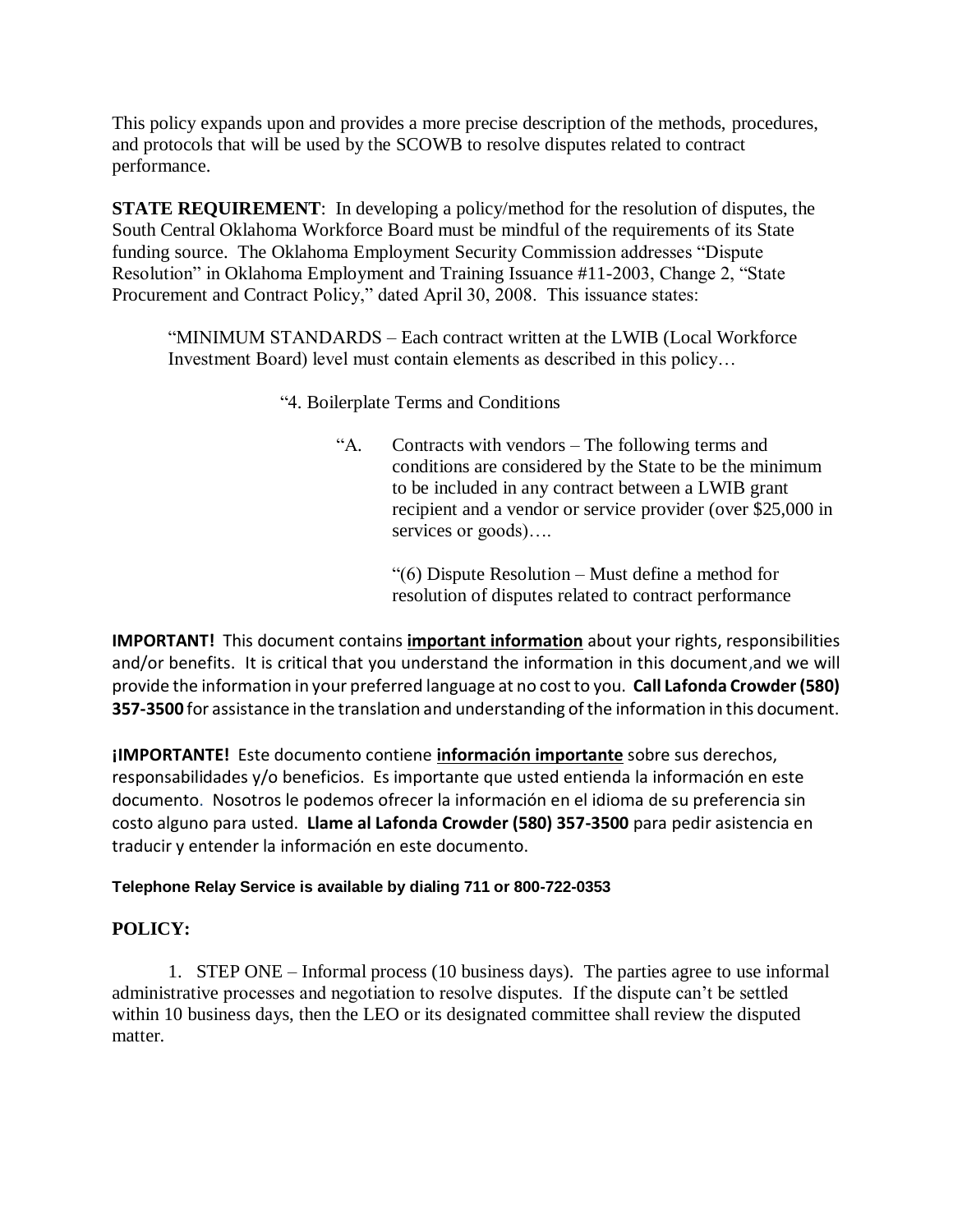A. Definition – A "dispute will be recognized to exist when there is a claim or disagreement or other issue that remains unresolved following an initial discussion between authorized representatives of the parties.

1. The existence of the dispute may be acknowledged by one or both parties.

2. The existence of a dispute should be documented by a written "request" for resolution being made by one party to the other.

B. Upon recognition that a dispute exists, the parties should use informal administrative process and negotiation to resolve the disagreement, claim, or other issue

C. The parties should document their efforts to resolve the dispute. At a minimum, those efforts should include conversations, written communications, and meetings to discuss the nature of the dispute and possible administrative solutions.

D. If, following informal efforts to achieve a resolution, the dispute remains unresolved, one or both parties may submit the issue in the form of a request to the Chair of the Board of Local Elected Officials – hereafter referred to as the Chief Local Elected Official (CLEO) of the South Central Oklahoma Workforce Investment Area.

1. The request to the CLEO should describe the nature of the dispute and the efforts that have been made to resolve it in an informal administrative fashion. Additionally, the request should identify the term or requirement of the contract that is in dispute, and it should identify a proposed resolution.

2. The request should be made in writing to:

Chief Local Elected Official South Central Oklahoma Workforce Board

Duncan, OK 73533

3. The CLEO will review the efforts that have been made to resolve the dispute in an informal administrative fashion. If it is determined that it is appropriate to do so, the CLEO will refer the dispute the LEO Board or its designated committee for review and resolution.

## **II. STEP TWO – LEO review (20 additional business days). The LEO or its committee shall review and resolve the matter within 20 business days after a written request has been received by the Chief Local Elected Official. There shall be consultation with the Board Staff and/or Fiscal Agent (as appropriate) and the Contractor.**

A. The LEO or its designated committee will investigate the issue(s) described in the request for dispute resolution. To assist in this investigation, the LEO or its committee may also rely on the assistance of the Fiscal Agent and/or Board Staff (if they are not involved in the dispute). SCOWB member volunteer(s), or other individual(s) designated